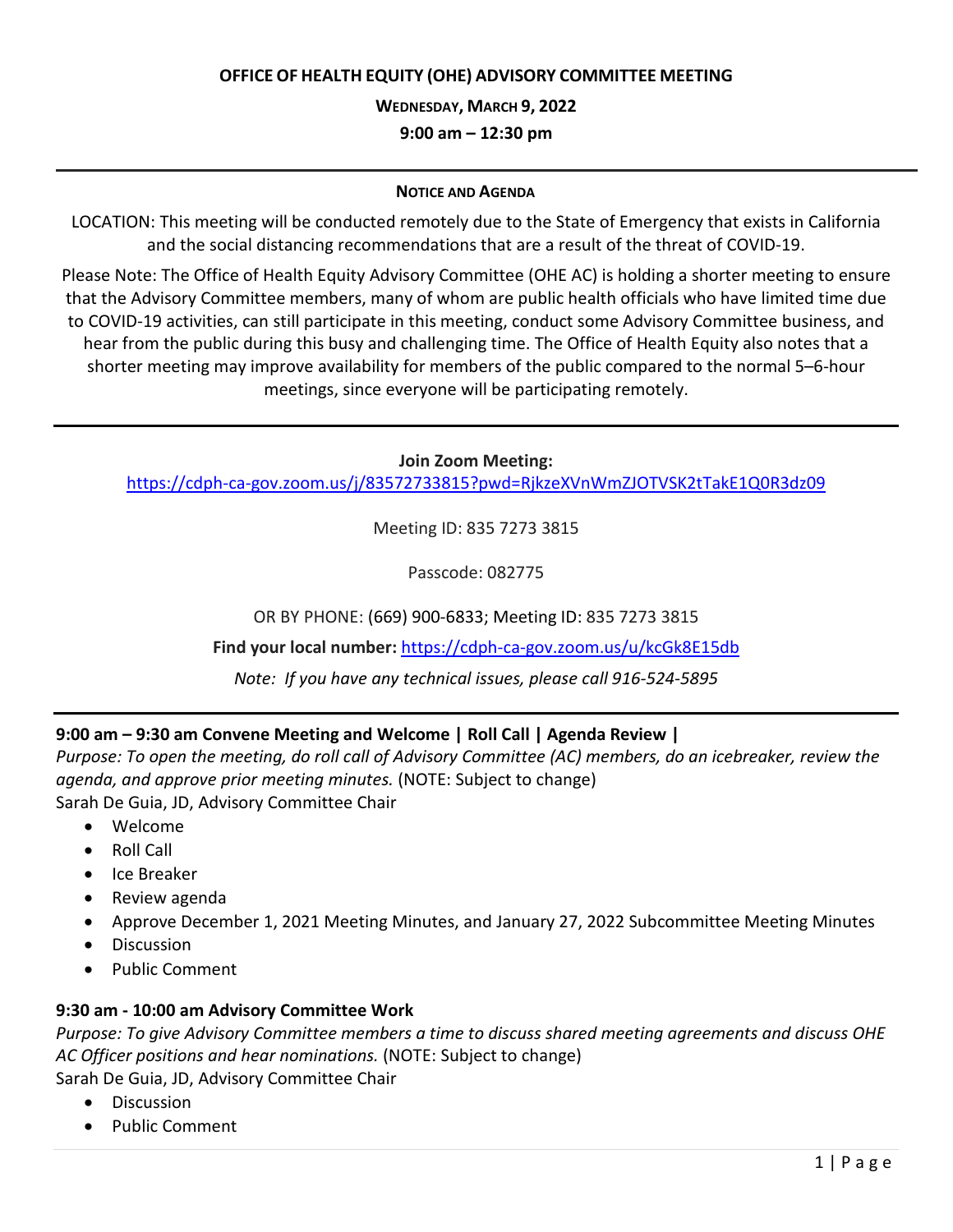**WEDNESDAY, MARCH 9, 2022**

**9:00 am – 12:30 pm**

## **10:00 am - 11:15 am Updates from the California Department of Public Health (CDPH) and the Office of Health Equity (OHE)**

*Purpose: To hear updates from the California Department of Public Health (CDPH) leadership regarding the response to the COVID-19 pandemic and the Department's equity priorities, to hear updates from the OHE Deputy Director on the OHE budget, and to hear OHE program updates on the topics of data collection and mental health.* (NOTE: Subject to change)

CDPH Speaker, TBD

OHE Speakers, TBD

- Updates
- Discussion
- Public Comment

### **11:15 am - 11:25 am Break**

# **11:25 am - 12:30 pm Updates Office of Health Equity (OHE) and the Strategic Growth Council (SGC) | AC Member Discussion | Public Comment | Adjourn**

*Purpose: To hear updates from the OHE Advancing Community Equity (ACE) Branch on OHE's work on housing and homelessness. To hear AC members' feedback, which will be passed to the California Interagency Council on Homelessness.* (NOTE: Subject to change)

OHE Speakers, TBD

Sarah De Guia, JD, Advisory Committee Chair

- Update
- Discussion
- Public Comment

Please note: The order in which agenda items are considered may be subject to change. In accordance with the Bagley-Keene Open Meetings Act, all meetings of the Office of Health Equity Advisory Committee (OHE-AC) are open to the public. Government Code section 11125.7 provides the opportunity for the public to address each agenda item before or during discussion or consideration by the OHE-AC prior to the OHE-AC taking any action on said item. Members of the public will be provided appropriate opportunities to comment on any issue before the OHE-AC, but the OHE-AC Chair may, at his or her discretion, apportion available time among those who wish to speak. Individuals may appear before the OHE-AC to discuss items not on the agenda; however, the OHE-AC can neither discuss nor take official action on these items at the time of the same meeting. (Government Code sections 11125, 11125.7(a))

The OHE-AC and any subcommittees thereof, comply with the Americans with Disabilities Act (ADA) by ensuring that the meeting facilities are accessible to persons with disabilities, and providing that this notice and information given to the Members of the Committee is available to the public in appropriate alternative formats when requested. For individuals with disabilities, the Department will provide assistive services such as sign-language interpretation, real-time captioning, note takers, reading or writing assistance, and conversion of training or meeting materials into Braille, large print, audiocassette, or electronic form. To request such services or copies in an alternate format, please email or call: